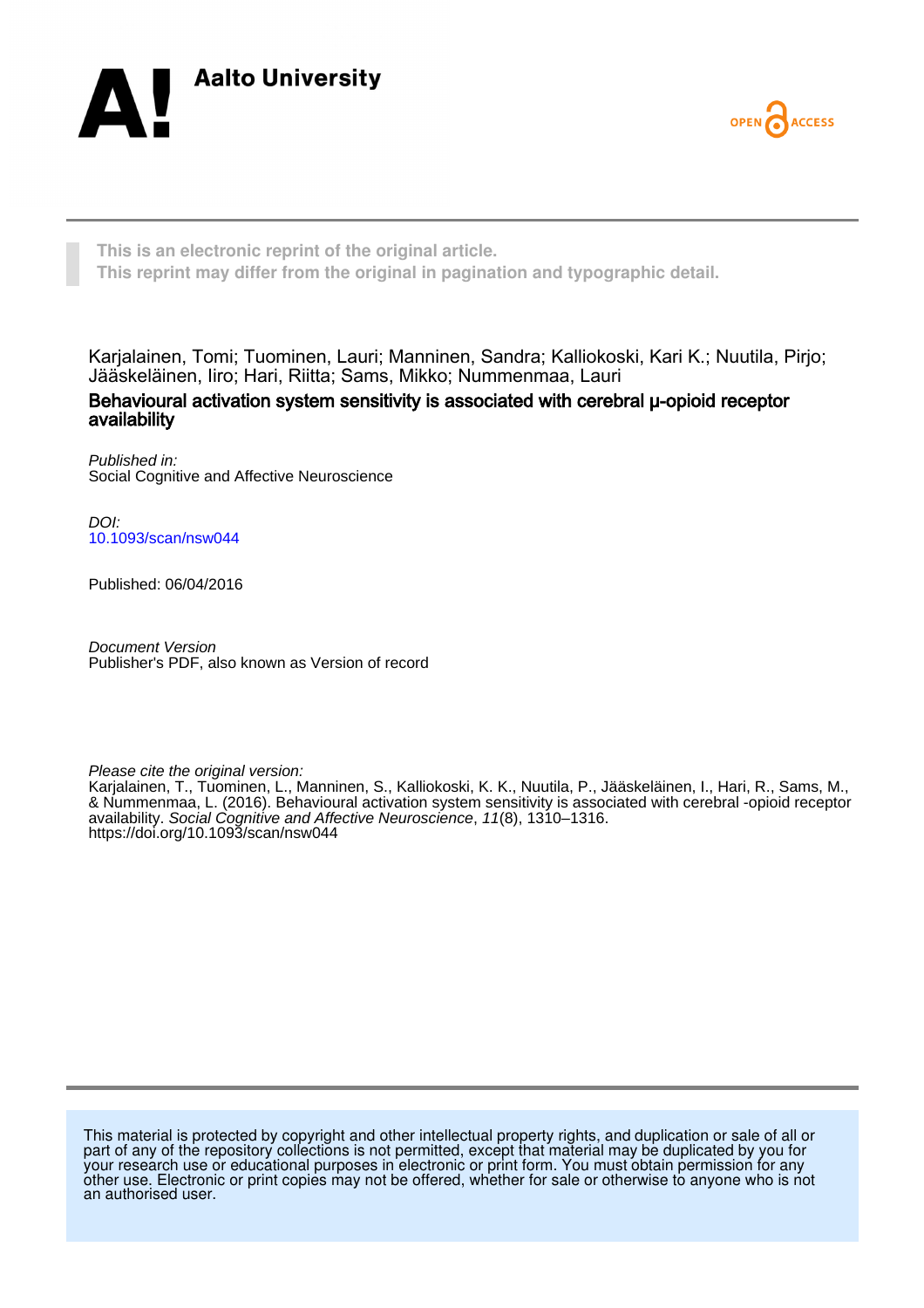doi: 10.1093/scan/nsw044 Advance Access Publication Date: 6 April 2016 Original article

# Behavioural activation system sensitivity is associated with cerebral  $\mu$ -opioid receptor availability

Tomi Karjalainen $^{1,2}$ , Lauri Tuominen $^{1,2}$ , Sandra Manninen $^{1},$ Kari K. Kalliokoski $^1$ , Pirjo Nuutila $^{1,3}$ , Iiro P. Jääskeläinen $^2$ , Riitta Hari $^{2,4}$ , Mikko Sams<sup>2</sup>, and Lauri Nummenmaa<sup>1,2,5</sup>

 $^{\rm 1}$ Turku PET Centre, University of Turku, Turku, Finland,  $^{\rm 2}$ Department of Neuroscience and Biomedical Engineering, School of Science, Aalto University, 00076 AALTO, Espoo, Finland, <sup>3</sup>Department of Endocrinology, Turku University Hospital, Turku 20521, Finland, <sup>4</sup>Department of Art, School of Arts, Design and Architecture, 00076 AALTO, Helsinki, Finland and <sup>5</sup>Department of Psychology, University of Turku, Turku 20014, Finland

Correspondence should be addressed to Tomi Karjalainen, Turku PET Centre c/o Turku University Hospital, FI-20520 Turku, Finland. E-mail: tomi.karjalainen@aalto.fi.

# Abstract

The reinforcement-sensitivity theory proposes that behavioural activation and inhibition systems (BAS and BIS, respectively) guide approach and avoidance behaviour in potentially rewarding and punishing situations. Their baseline activity presumably explains individual differences in behavioural dispositions when a person encounters signals of reward and harm. Yet, neurochemical bases of BAS and BIS have remained poorly understood. Here we used in vivo positron emission tomography with a  $\mu$ -opioid receptor (MOR) specific ligand  $\lceil^{11}C\rceil$ carfentanil to test whether individual differences in MOR availability would be associated with BAS or BIS. We scanned 49 healthy subjects and measured their BAS and BIS sensitivities using the BIS/BAS scales. BAS but not BIS sensitivity was positively associated with MOR availability in frontal cortex, amygdala, ventral striatum, brainstem, cingulate cortex and insula. Strongest associations were observed for the BAS subscale 'Fun Seeking'. Our results suggest that endogenous opioid system underlies BAS, and that differences in MOR availability could explain inter-individual differences in reward seeking behaviour.

Key words: BAS; BIS; carfentanil; opioid; PET

# **Introduction**

The reinforcement-sensitivity theory (RST) proposes that two neurophysiologically separable systems guide human behaviour during potentially beneficial and harmful encounters ([Gray,](#page-6-0) [1970; Gray, 1987](#page-6-0)). The behavioural activation/approach system (BAS) is an appetitive–motivational system that is activated by reward consumption and conditioned signals of reward or nonpunishment, triggering approach behaviour. The behavioural inhibition system (BIS), on the other hand, is an aversive motivational system activated by signals of punishment, loss of reward, novelty, or uncertainty, and it inhibits behaviour that might lead to negative outcomes. [\(Pickering and Gray, 1999\)](#page-7-0) Relative activities of these systems presumably explain whether

individuals approach potentially rewarding targets or whether they inhibit or withdraw their behaviour because of the associated risks ([Gray, 1970\)](#page-6-0). Previous studies have shown that the sensitivity (i.e. baseline activity) of these systems broadly influences individuals' behavioural tendencies: People with high BAS sensitivity eagerly seek reward, are socially outgoing and open to new experiences, while low BAS sensitivity is associated with introversion and depression ([Carver and White, 1994](#page-6-0); [Heubeck](#page-6-0) et al., 1998; [Kasch](#page-7-0) et al., 2002; [Caseras](#page-6-0) et al., 2003). On the other hand, high BIS sensitivity is associated with anxiousness and avoidance behaviour, and individuals with high BIS sensitivity frequently avoid anxiety-provoking situations [\(Carver and White, 1994](#page-6-0)).

Received: 24 November 2015; Revised: 5 February 2016; Accepted: 24 March 2016

V<sup>C</sup> The Author (2016). Published by Oxford University Press. For Permissions, please email: journals.permissions@oup.com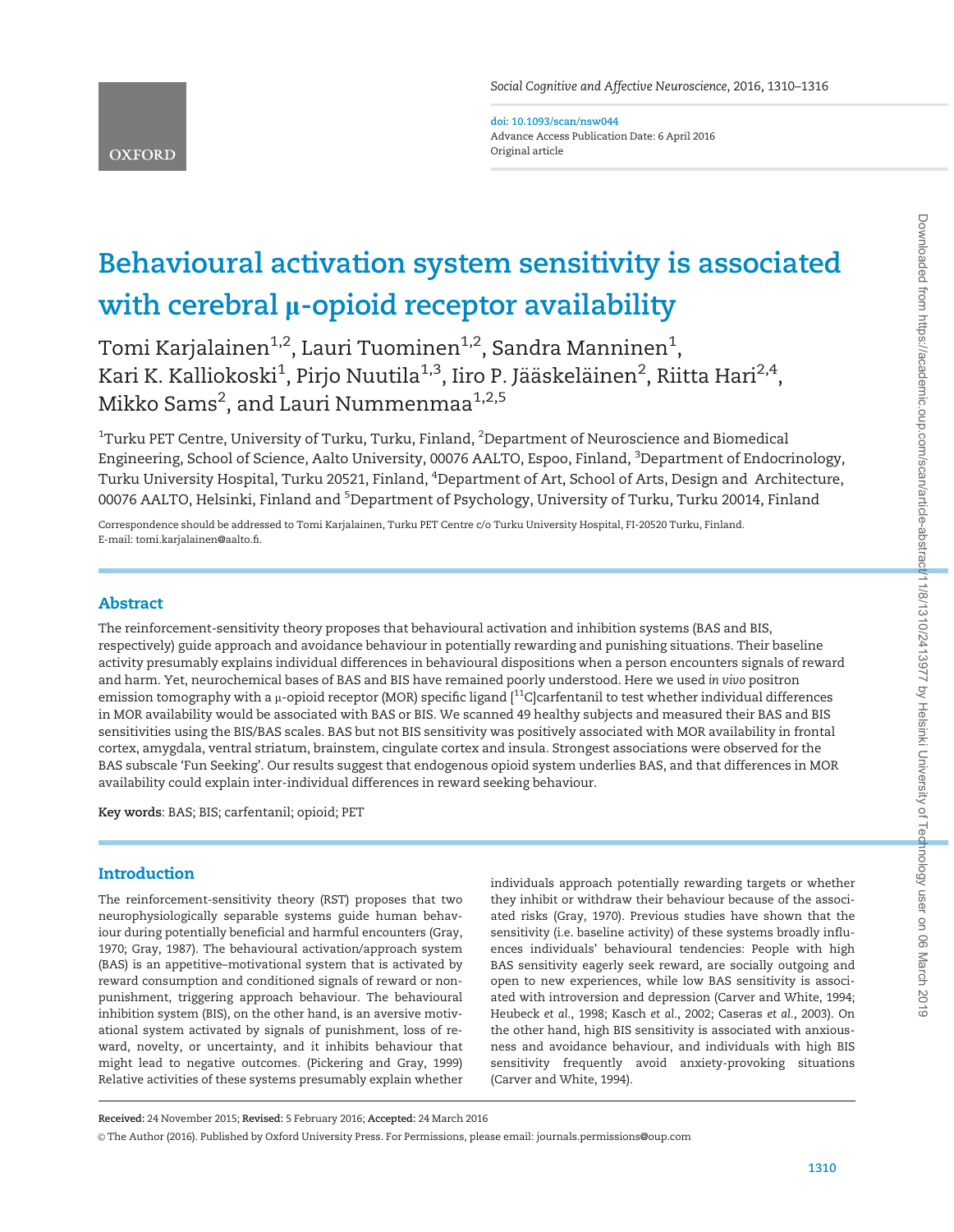RST postulates separable yet interacting neuroanatomical systems underlying BAS and BIS [\(Gray, 1987;](#page-6-0) [Pickering and](#page-7-0) [Gray, 1999](#page-7-0)). The brain's dopaminergic reward circuits, including the ventral tegmental area, ventral striatum and their projections to the prefrontal cortex, have been suggested to subserve BAS ([Gray, 1987](#page-6-0); [Pickering and Gray, 1999](#page-7-0); [Depue and](#page-6-0) [Collins, 1999](#page-6-0)). A bulk of fMRI studies support this proposition by showing that BAS sensitivity—as measured with self-reports—is positively associated with reward-cue-triggered haemodynamic responses in reward circuits ([Beaver](#page-6-0) et al., [2006;](#page-6-0) Hahn et al.[, 2009](#page-6-0); [Simon](#page-7-0) et al., 2010; [Costumero](#page-6-0) et al., [2013\)](#page-6-0). The most important anatomical substrate of BIS is the septo-hippocampal system, consisting of the hippocampus proper, the dentate gyrus, the entorhinal cortex, the subicular are[a](Deleted Text: ,) and the posterior cingulate cortex ([Gray and McNaughton,](#page-6-0) [2000\)](#page-6-0). Also amygdala and prefrontal and cingulate cortices have been implicated in BIS function [\(Gray, 1987; Gray and](#page-6-0) [McNaughton, 2000](#page-6-0)).

Despite these advances in understanding the functional brain mechanisms associated with BAS and BIS, the neurochemical mechanisms serving them are still unclear. While dopaminergic neurotransmission is often linked to BAS ([Gray,](#page-6-0) [1987;](#page-6-0) [Pickering and Gray, 1999](#page-7-0)), findings from both animal research and human molecular neuroimaging studies suggest that the endogenous opioid system, and particularly  $\mu$ -opioid receptors (MORs), might be another important neurochemical pathway supporting BAS functions. In animals, the opioidergic system modulates approach behaviour and reward functions [\(Van Ree](#page-7-0) et al., 2000; [Papaleo](#page-7-0) et al., 2007), both of which are essential features of BAS. Human positron emission tomography (PET) studies also suggest that individual differences in BASdriven behaviour are linked with the MOR system, as MOR availability is associated with the trait impulsivity (Love et al.[, 2009\)](#page-7-0). Further, high BAS sensitivity may predispose individuals for developing addictions [\(Johnson](#page-6-0) et al., 2003) and, in turn, both alcohol [\(Heinz](#page-6-0) et al., 2005; [Weerts](#page-7-0) et al., 2011) and cocaine [\(Zubieta](#page-7-0) et al.[, 1996](#page-7-0); [Gorelick](#page-6-0) et al., 2005) dependencies are associated with increased MOR availability in reward circuits. Finally, MOR availability is also associated with the closeness of interpersonal relationships ([Nummenmaa](#page-7-0) et al., 2015), which fits with the previously established association between BAS and prosociality ([Carver and White, 1994; Heubeck](#page-6-0) et al., 1998; [Caseras](#page-6-0) et al.[, 2003\)](#page-6-0).

Limited evidence links MORs also with BIS. First, anxiolytic effects of opiates ([Colasanti](#page-6-0) et al., 2011) suggest that activation of opioidergic circuits may attenuate baseline BIS activity. Second, people who typically avoid harmful situations have elevated MOR availability in frontal cortex ([Tuominen](#page-7-0) et al., 2012). Such behaviour is also common in high-BIS individuals [\(Carver](#page-6-0) [and White, 1994\)](#page-6-0), suggesting that BIS could be associated with tonic MOR upregulation.

Altogether, previous studies show that BAS affects drive for reward and sociality—both of which are associated with MORs—while limited evidence also suggest a link between BIS and MORs. However, the exact link between MORs and BAS (and potentially BIS) remains elusive. To investigate whether baseline MOR availability is associated with BAS and BIS sensitivities, we used in vivo PET with highly selective MOR agonist ligand [<sup>11</sup>C]carfentanil coupled with behavioural BAS and BIS scales ([Carver and White, 1994\)](#page-6-0). Based on their mutual involvement in reward, we specifically hypothesized that BAS would be positively associated with cerebral MOR availability in the brain's reward circuits.

# Materials and methods

### Participants

The study protocol was approved by the ethics board of the hospital district of Southwest Finland, and the study was conducted in accordance with the Declaration of Helsinki. A priori power analysis based on effect sizes in a previous PET study on associations between personality trait variables and MOR availability [\(Tuominen](#page-7-0) et al., 2012) suggested that sample sizes exceeding  $N = 45$  would have power higher than 0.90 for detecting statistically significant effects at  $r = 0.44$ . Consequently, we studied altogether 50 healthy adults (20 females, mean  $\pm$  SD age 32  $\pm$  6 years, range 19–58). One subject was removed from the sample because a previously non-diagnosed neurological disease was revealed from their MRI scan. Exclusion criteria were lack of compliance, smoking, alcohol consumption exceeding eight weekly doses, substance abuse determined by interview and blood tests, a history of or current psychiatric or neurological disease, current medication affecting the central nervous system, as well as standard PET and MRI exclusion criteria. Subjects signed ethicscommittee-approved, informed consent forms and they were compensated for their time and travel costs. These data have originally been collected in clinical trials SleevePET2 (NCT01373892), EXEBRAIN (NCT02615756) as well as the PLEASUREPET project. Portions of the PET data unrelated to the present study have been published previously (Karlsson et al., [2015a](#page-7-0),b; [Nummenmaa](#page-7-0) et al., [2015](#page-7-0); [Tuominen](#page-7-0) et al., 2015).

## Questionnaires

The participants completed the BIS/BAS scales [\(Carver and](#page-6-0) [White, 1994\)](#page-6-0) that measure individual differences in the sensitivities of BIS and BAS, reflecting affective responses to impending reward and punishment. The questionnaire consists of 20 Likertscale questions and has been psychometrically validated to yield stable and reliable results ([Carver and White, 1994](#page-6-0)) across different cultures [\(Leone](#page-7-0) et al., 2001). The questionnaire consists of one BIS scale and three BAS subscales: Drive, Reward Responsiveness, and Fun Seeking. All the subscales of the questionnaire have good internal consistency reliabilities (0.66...0.76) ([Carver and](#page-6-0) [White, 1994](#page-6-0)). As the BIS and BAS total scores were not correlated  $(r = -0.05)$ , they were both used as covariates in the full-volume regression analyses (see below). Because the MOR system is associated with both mood- and anxiety-related processes [\(Colasanti](#page-6-0) et al.[, 2011;](#page-6-0) [Lutz and Kieffer, 2013](#page-7-0)) participants also completed Beck Depression Inventory (BDI) II (Beck et al.[, 1988](#page-6-0)) and State-Trait-Anxiety Inventory (STAI) [\(Spielberger](#page-7-0) et al., 1983) questionnaires to rule out that anxious or depressive symptoms could explain the results.

#### PET imaging and analysis

Data were acquired with the Philips Ingenuity PET-MR and GE Healthcare Discovery TM 690 PET/CT scanners in Turku PET Centre. Radiotracer production has been described previously [\(Karlsson](#page-7-0) et al., 2015a). After a bolus of intravenous radioligand injection (targeted dose 250 MBq; mean 251 MBq,  $SD = 11$  MBq), radioactivity in the brain was measured with the PET camera for 51 mi[n](Deleted Text: utes) (with increasing frame length: 1  $\times$  3, 3  $\times$  4, 6  $\times$  6 min) with in-plane resolution of 3.75mm. The subjects were lying in a supine position throughout the studies. Data were corrected for dead-time, decay and measured photon-attenuation and dynamic PET scans were reconstructed with vendor-provided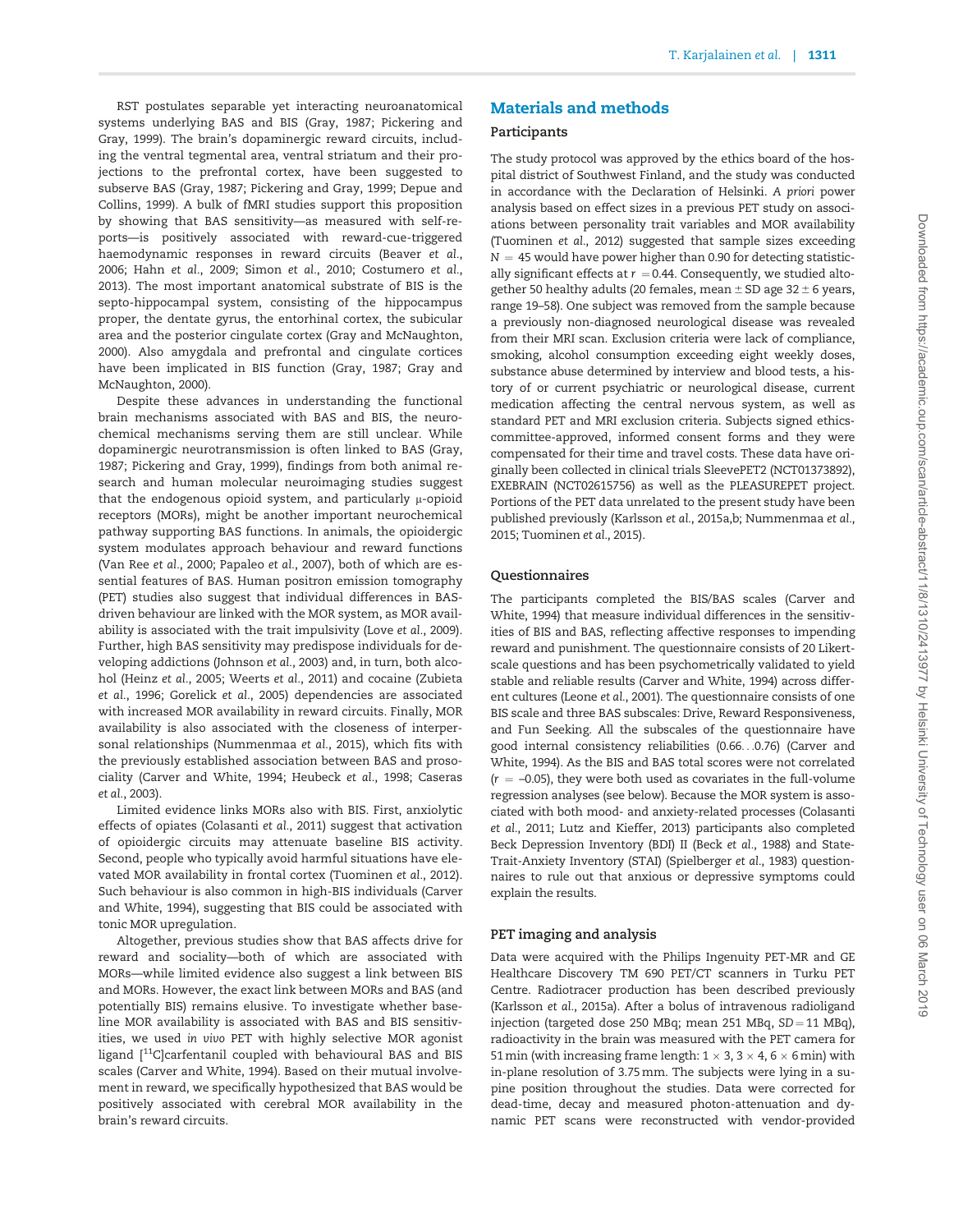standard MRAC and MRP methods [\(Alenius and Ruotsalainen,](#page-6-0) [1997](#page-6-0)).

To correct for head motion, dynamic PET images were first realigned frame-to-frame. High-resolution anatomical MR images  $(1 \text{ mm}^3)$  resolution) were acquired with the Philips Ingenuity PET-MR or Philips Gyroscan Intera scanners using T1-weighted sequences. The individual MR images were coregistered to the summation images calculated from the realigned frames. Occipital cortex was delineated manually on MR images with PMOD 3.4 software (PMOD Technologies Ltd., Zürich, Switzerland) and used as a reference region. Receptor binding was expressed in terms of  $BP_{ND}$ , which is the ratio of specific to non-displaceable binding in the brain using the occipital cortex as the reference region.  $BP_{ND}$  was calculated for each voxel using the simplified reference tissue model with reference tissue time-activity curves as input data (Gunn et al.[, 1997\)](#page-6-0). Subject-wise parametric  $BP<sub>ND</sub>$  images were normalized to the MNI space using the T1-weighted MR images, and smoothed with a Gaussian kernel of 8mm full width at half maximum.

The effects of BAS and BIS scores on MOR availability were assessed in SPM12 ([http://www.fil.ion.ucl.ac.uk/spm/\)](http://www.fil.ion.ucl.ac.uk/spm/) using linear regression model with PET camera as a covariate. Statistical threshold was set at  $P < 0.05$ , FDR-corrected at cluster level. We also conducted a complementary region of interest (ROI) analysis for ten a priori anatomical ROIs involved in reward and emotion processing (anterior cingulate cortex, amygdala, dorsolateral prefrontal cortex, hippocampus, insula, nucleus accumbens, orbitofrontal cortex, pallidum, putamen and thalamu[s\)](Deleted Text: .). FreeSurfer 5.3 [\(http://surfer.nmr.mgh.harvard.edu/](http://surfer.nmr.mgh.harvard.edu/)) was used to segment an MNI template brain, and the FreeSurfer-generated segments were then combined to generate ROI masks. Subsequently, the masks were used to extract the voxels within each ROI in the normalized  $BP<sub>ND</sub>$  images. Mean ROI-wise  $BP<sub>ND</sub>$  were calculated and then predicted with BAS and BIS scores using linear regression and stepwise linear regression analyses.

## Results

Full-volume analysis revealed a positive association between BAS sensitivity and  $[{}^{11}C]$ carfentanil BP<sub>ND</sub> in a large cluster extending in both hemispheres from the frontal lobe to the parietooccipital sulcus [\(Figure 1](#page-4-0)). Significant associations were also observed in insula, thalamus, amygdala, brainstem and temporal cortices. Additional analysis revealed that the BAS subscale Fun Seeking was mainly driving the effect, with statistically significant associations in largely overlapping regions with those observed in the analysis of total BAS scores. The other subscales and BIS did not correlate statistically significantly with MOR availability in full-volume analysis. The results remained essentially unchanged when subject age, total intracranial volume (derived from DARTEL-segmented T1 images), STAI or BDI scores were included as nuisance covariates.

Because morbid obesity is associated with lowered BMI (Karlsson et al., [2015a](#page-7-0),b) we also tested whether BMI would predict MOR availabilities in the present sample of non-obese subjects (mean  $BMI = 22.9$ ). However, this analysis revealed no significant clusters. Similarly, including BMI as a covariate to the main analysis did not alter the results.

[Table 1](#page-5-0) shows the ROI-level-associations between the BIS/BAS scales and MOR availabilities.  $[{}^{11}C]$ carfentanil BP<sub>ND</sub> was significantly correlated with the BAS total scale in anterior cingulate cortex, amygdala, insula and orbitofrontal cortex [\(Figure 2](#page-4-0)), and with the BAS subscale Fun Seeking in the amygdala (Pearson correlation  $r = 0.29$ ,  $P = 0.04$ ) and nucleus accumbens ( $r = 0.29$ ,  $P = 0.04$ ). No significant negative correlations were found between  $BP_{ND}$  and BIS scores. Stepwise regression analyses revealed that  $BP<sub>ND</sub>$  in the amygdala emerged as the sole predictor for BAS scores ( $\beta = 4.36$ ;  $R^2 = 0.09$ ;  $P < 0.05$ ).

# **Discussion**

We demonstrated that individual differences in BAS sensitivity are positively associated with MOR availability in multiple brain regions involved in reward and pain, including ventral striatum, orbitofrontal cortex, brainstem, cingulate cortex, insular cortex and thalamus. However, no associations were observed between MOR availability and BIS, trait anxiety or BMI, suggesting that MOR availability is independent of more general mood processes and body weight within the non-obese range. Together with results of previous human and animal studies on the role of the endogenous opioid system in both incentive motivation and hedonic functions ([Berridge](#page-6-0) et al., 2010), these data suggest that individual variation in MOR availability is associated with sensitivity to reward cues. Furthermore, the present results suggest that BIS does not depend on the MOR system.

### Opioidergic basis of BAS

BAS sensitivity was positively associated with MOR availability widely within the brain. Such extensive association is not surprising, because MOR expression, as quantified with  $[$ <sup>11</sup>C]carfentanil BP<sub>ND</sub>, is consistent across different cortical and subcortical sites ([Tuominen](#page-7-0) et al., 2014). The present results thus imply that BAS sensitivity is associated globally with MOR tone in the brain, instead of regionally specific alterations. Even though the Fun Seeking subscale had most consistent associations with MOR availability, it must be noted that all the subscales showed a similar, yet slightly less consistent associations with MOR availability (See [Table 1](#page-5-0)). These effects thus likely reflect the general association between overall BAS sensitivity and the MOR system.

Regional associations between BAS and MOR availability were observed in prefrontal, cingulate and insular cortices, as well as subcortical regions, such as ventral striatum, amygdala and brainstem. These regions process both hedonic and nociceptive signals ([Leknes and Tracey, 2008\)](#page-7-0). Our data accord with a previous human PET study showing that baseline MOR availability in these regions is associated with impulsiveness ([Love](#page-7-0) et al., [2009\)](#page-7-0), a personality trait closely related to BAS [\(Caseras](#page-6-0) et al., [2003\)](#page-6-0). Animal studies have also established that the MOR system drives motivated behaviour and reward functions [\(Van Ree](#page-7-0) et al., [2000;](#page-7-0) [Berridge and Robinson, 2003](#page-6-0)[\)](Deleted Text: ; Van Ree, <italic>et<?A3B2 show $146#?>al.</italic>, 2000). Specifically, the opioid system mediates liking responses to rewarding stimuli [\(Berridge](#page-6-0) [and Kringelbach, 2008\)](#page-6-0). Microinjections of morphine into MORdense nucleus accumbens increases liking reactions in rats (Peciña and Berridge, 2000), suggesting that MORs mediate hedonic sensations resulting from reward consumption. Accordingly, our results show that an individual's MOR availability may alter their capacity for experiencing hedonic sensations, and, consequently influence their sensitivity to reward signals.

In addition to reward circuits, BAS sensitivity was also associated with MOR availability in brainstem, insula and anterior cingulate cortex. All these regions are involved in processing nociceptive signals, and MOR has an important role in their transmission [\(Fields, 2004](#page-6-0)). MOR availability in striatum is also positively associated with pain threshold ([Hagelberg](#page-6-0) et al., 2012), indicating that MOR density may influence an individual's pain sensitivity.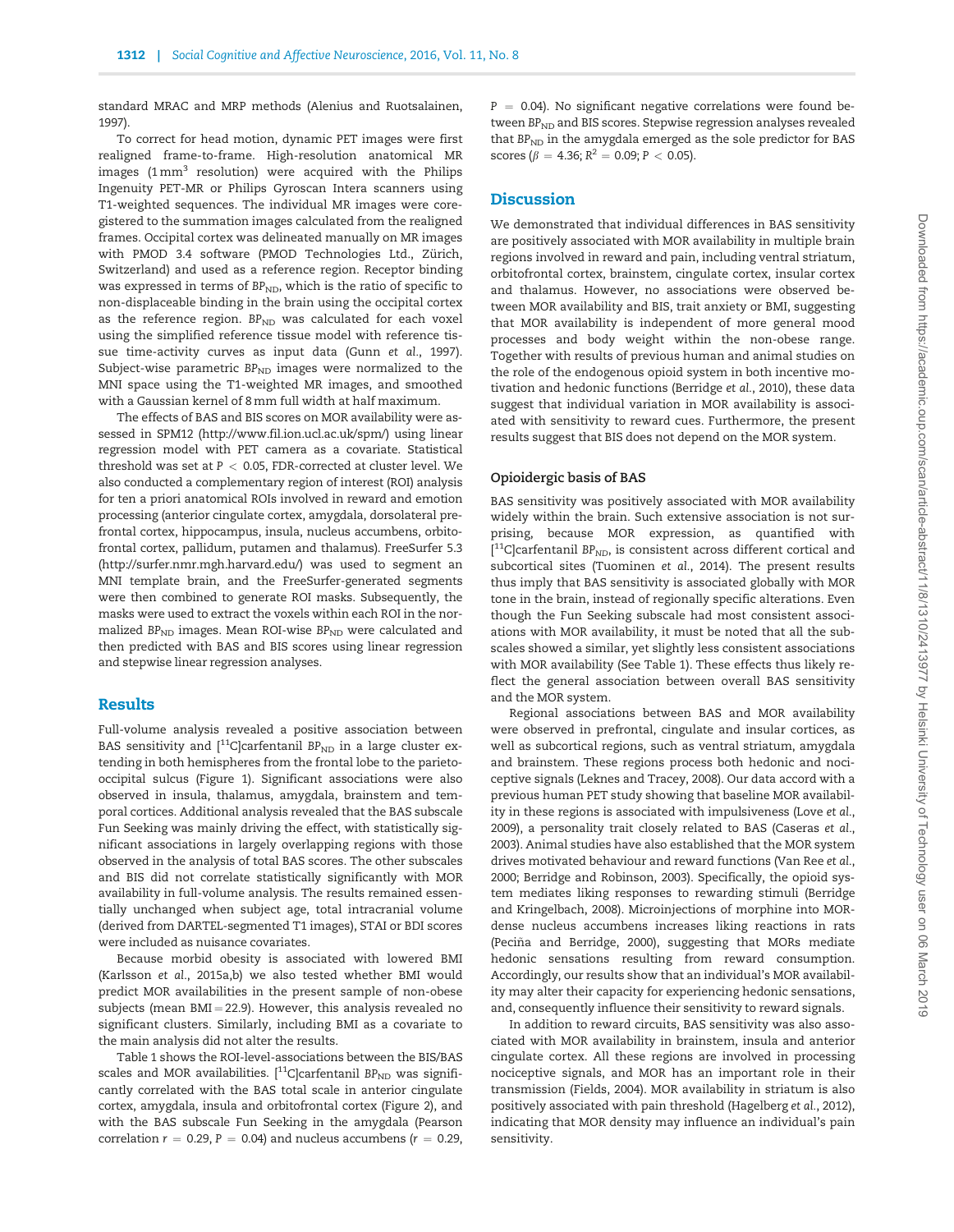<span id="page-4-0"></span>

Fig. 1. Association between BAS total scores and  $\binom{11}{1}$ C carfentanil BP<sub>ND</sub>. The data are thresholded at P < 0.05, FDR-corrected at the cluster level. The white outlines show regions where the BAS subscale Fun Seeking was associated with  $BP<sub>ND</sub>$ . OFC = orbitofrontal cortex, NAcc = nucleus accumbens.



Fig. 2. Least-squares (LS) regression lines for  $[11C]$ carfentanil BP<sub>ND</sub> as a function of BAS total score in anatomically determined regions of interest in anterior cingulate cortex, amygdala, insula and orbitofrontal cortex. The dashed lines represent 95-% confidence intervals for the LS lines.

This dual role of MORs in both reward and pain-relief could explain why individuals with high baseline MOR availability are motivated to approach high-incentive targets possibly leading to physical or social pain. First, high baseline MOR availability may intensify pleasure responses upon reward reception. In line with this, mice with lowered MOR density consume more opiates than their controls [\(Zhang](#page-7-0) et al., 2015), suggesting that they need a larger opiate dose for achieving the desired pleasure response. Similarly, human studies have proposed that low MOR availability might promote overeating and obesity, as it may yield individuals unresponsive to the pleasure triggered by

palatable food consumption ([Karlsson](#page-7-0) et al., 2015a[,b\)](#page-7-0). Second, high MOR density also provides enhanced capacity for relieving the possible physical [\(Zubieta](#page-7-0) et al., 2001) or social (Hsu [et al.](#page-6-0), [2013\)](#page-6-0) harm experienced while trying to obtain the rewards [\(Peci](#page-7-0)ña et al.[, 2015](#page-7-0)). This combination of MOR-dependent elevated euphoric capacity and high pain tolerance may make high-BAS individuals well-equipped to impulsively approach rewards (Love et al.[, 2009](#page-7-0)).

It is however clear that the MOR system alone does not determine human reward-seeking tendencies. In addition to the MOR system, dopamine and endocannabinoid systems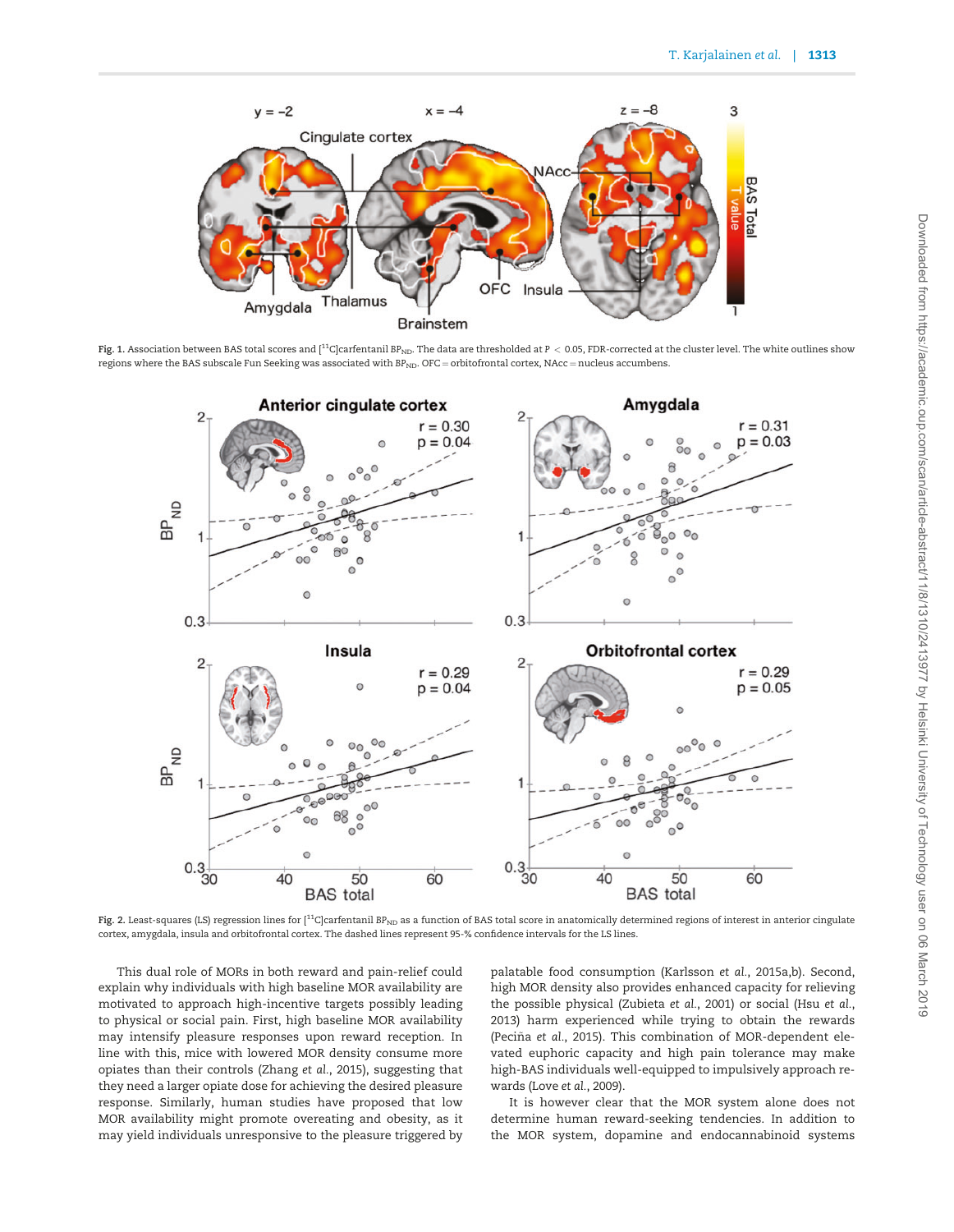| Region of interest | <b>BAS</b> Total | <b>BAS</b> fun seeking | <b>BAS</b> drive | BAS reward responsiveness | BIS<br>0.12 |  |
|--------------------|------------------|------------------------|------------------|---------------------------|-------------|--|
| ACC                | $0.30*$          | 0.18                   | 0.24             | 0.21                      |             |  |
| Amygdala           | $0.31*$          | $0.29*$                | 0.18             | 0.15                      | 0.10        |  |
| <b>DLPFC</b>       | 0.27             | 0.16                   | 0.21             | 0.22                      | 0.17        |  |
| Hippocampus        | 0.26             | 0.19                   | 0.18             | 0.19                      | 0.13        |  |
| Insula             | $0.29*$          | 0.21                   | 0.22             | 0.18                      | 0.09        |  |
| NAcc               | 0.23             | $0.29*$                | 0.10             | 0.07                      | 0.06        |  |
| <b>OFC</b>         | $0.29*$          | 0.22                   | 0.20             | 0.16                      | 0.14        |  |
| Pallidum           | 0.19             | 0.09                   | 0.14             | 0.17                      | 0.10        |  |
| Putamen            | 0.23             | 0.14                   | 0.18             | 0.16                      | 0.15        |  |
| Thalamus           | 0.25             | 0.25                   | 0.11             | 0.15                      | 0.14        |  |

<span id="page-5-0"></span>

| <b>Table 1.</b> Pearson correlations between BIS/BAS scores and regional BP $_{\rm ND}$ |  |  |  |  |  |  |  |
|-----------------------------------------------------------------------------------------|--|--|--|--|--|--|--|
|-----------------------------------------------------------------------------------------|--|--|--|--|--|--|--|

Statistically significant ( $P < 0.05$ ) correlations are marked with boldface and an asterisk.

\*ACC = anterior cingulate cortex, DLPFC = dorsolateral prefrontal cortex, NAcc = nucleus accumbens, OFC = orbitofrontal cortex.

contribute to motivational and reward functions [\(Mahler](#page-7-0) et al., [2007;](#page-7-0) [Fields and Margolis, 2015](#page-6-0)). Indeed, already the early formulations of the RST suggested that dopaminergic circuits would contribute to BAS function ([Gray, 1987](#page-6-0); [Pickering and](#page-7-0) [Gray, 1999](#page-7-0)). The present data thus suggest that human rewardsensitivity may be determined by interactions between multiple neurotransmitter systems; this idea is also supported by prior work highlighting how dopamine-opioid interactions are critical for reward and motivation system related conditions such as addiction (Mick et al.[, 2015\)](#page-7-0) and obesity [\(Tuominen](#page-7-0) et al., 2015).

Previous studies have shown that high BAS sensitivity may predispose individuals to addiction disorders ([Johnson](#page-6-0) et al., 2003; [Franken](#page-6-0) et al., 2006), and functional neuroimaging studies suggest that this association might be mediated by increased neural sensitivity to reward signals in high-BAS individuals ([Beaver](#page-6-0) et al., 2006; Hahn et al.[, 2009](#page-6-0); [Simon](#page-7-0) et al., 2010; [Costumero](#page-6-0) et al., 2013). Our data suggest that high MOR availability may increase an individual's sensitivity to reward, thus promoting behaviours that more frequently activate the MOR system and possibly making the individual more vulnerable to addiction. Supporting this explanation, people with genetically determined lowered MOR availability [\(Peci](#page-7-0)ña et al.[, 2015](#page-7-0)) have reduced likelihood to develop a drug addiction [\(Schwantes-An](#page-7-0) et al., 2015). Furthermore, MOR availability is elevated during early stages of abstinence in cocaine and alcohol abusers [\(Zubieta](#page-7-0) et al., 1996; [Gorelick](#page-6-0) et al., 2005; [Heinz](#page-6-0) et al., 2005; [Weerts](#page-7-0) et al., 2011), suggesting that upregulation of MORs explains craving for these substances. In line with these clinical observations, MOR availability in healthy individuals is also associated with personality factor trait impulsivity (Love et al.[, 2009](#page-7-0)), indicating that the clinical examples may be simply extreme forms of the same phenomenon. Together, these data suggest that MOR availability may partially explain human reward-sensitivity in both healthy individuals and in patient populations.

MOR availability has been previously linked with obesity, which is also associated with altered BAS sensitivity ([Dietrich](#page-6-0) et al.[, 2014](#page-6-0)). Specifically, obese individuals have significantly lower global MOR availability than normally weighted controls [\(Karlsson](#page-7-0) et al., 2015a,[b](#page-7-0)). However we found no association between MOR availability and BMI in the present sample of normal-weight individuals. This result suggests that obesity may alter MOR function and BAS sensitivity only above certain weight threshold, whereas these processes remain uncoupled in the normal-weight population.

Our experimental design does not allow distinguishing the direction of causality. It is indeed possible that the present results reflect the genetically determined role of endogenous MOR system in regulating appetitive behaviour, or alternatively the neuroplastic changes resulting from such behaviour. It is also possible that the effect is bidirectional. Indeed, other lines of evidence support this explanation. First, the OPRM1 gene is known to affect MOR expression [\(Zhang](#page-7-0) et al., 2005; Mague et al., 2009) and  $[$ <sup>11</sup>C]carfentanil binding ([Peci](#page-7-0)ña et al.[, 2015](#page-7-0)). Second, both BAS sensitivity [\(Salavert](#page-7-0) et al., 2007) and MOR availability [\(Karlsson](#page-7-0) et al., 2015b) of an individual may fluctuate depending on their internal state and environment. Consequently, changes in behaviour may override the genetic tendencies and modify the baseline tone of both MORs and BAS.

Our results suggest that individual differences in MOR system do not explain BIS-dependent behaviour. This accords with our previous study that found no association between attachment anxiety and MOR availability ([Nummenmaa](#page-7-0) et al., 2015). Indeed, both human and animal studies suggest that instead of MOR, the serotonergic system is a plausible neuromolecular candidate subserving BIS-dependent avoidance functions. Activation of the serotonergic system is critical for avoidance behaviour in rodents [\(Deakin and Graeff, 1991\)](#page-6-0), and genetic variations in expression of serotonin transporter influence fear circuit's responsiveness to acute threat signals in humans [\(Hariri](#page-6-0) et al.[, 2002](#page-6-0)). Finally, acute lowering of serotonin levels by tryptophan depletion abolishes punishment-dependent inhibition [\(Crockett](#page-6-0) et al., 2009), suggesting that individual differences in the serotonin system could underlie BIS. This however needs to be tested in future studies.

#### Limitations

The most obvious limitation of our study is that instead of direct measures, we used self-reports to assess sensitivity to reward and punishment signals. However, prior studies have established that these self-reports accurately reflect the tendencies to engage in approach/avoidance behaviour [\(Johnson](#page-6-0) et al., [2003; Coplan](#page-6-0) et al., 2006; [Kimbrel](#page-7-0) et al., 2010) and they are also associated with functioning of the corresponding neural circuits, as revealed by neuroimaging experiments ([Beaver](#page-6-0) et al., 2006; Barrós-Loscertales et al., 2006a,[b](#page-6-0); Hahn et al.[, 2009;](#page-6-0) [Simon](#page-7-0) et al.[, 2010;](#page-7-0) [Costumero](#page-6-0) et al., 2013). It must also be stressed that our outcome measure (BP<sub>ND</sub>) does not distinguish between receptor density, affinity and the amount of endogenous neurotransmitter occupancy. However, MOR density itself is largely determined by long-term endogenous neurotransmitter tone: low opioid tone leads to high receptor density and visa versa [\(McConalogue](#page-7-0) et al., 1999; [Lesscher](#page-7-0) et al., 2003; [Rajashekara](#page-7-0) et al.,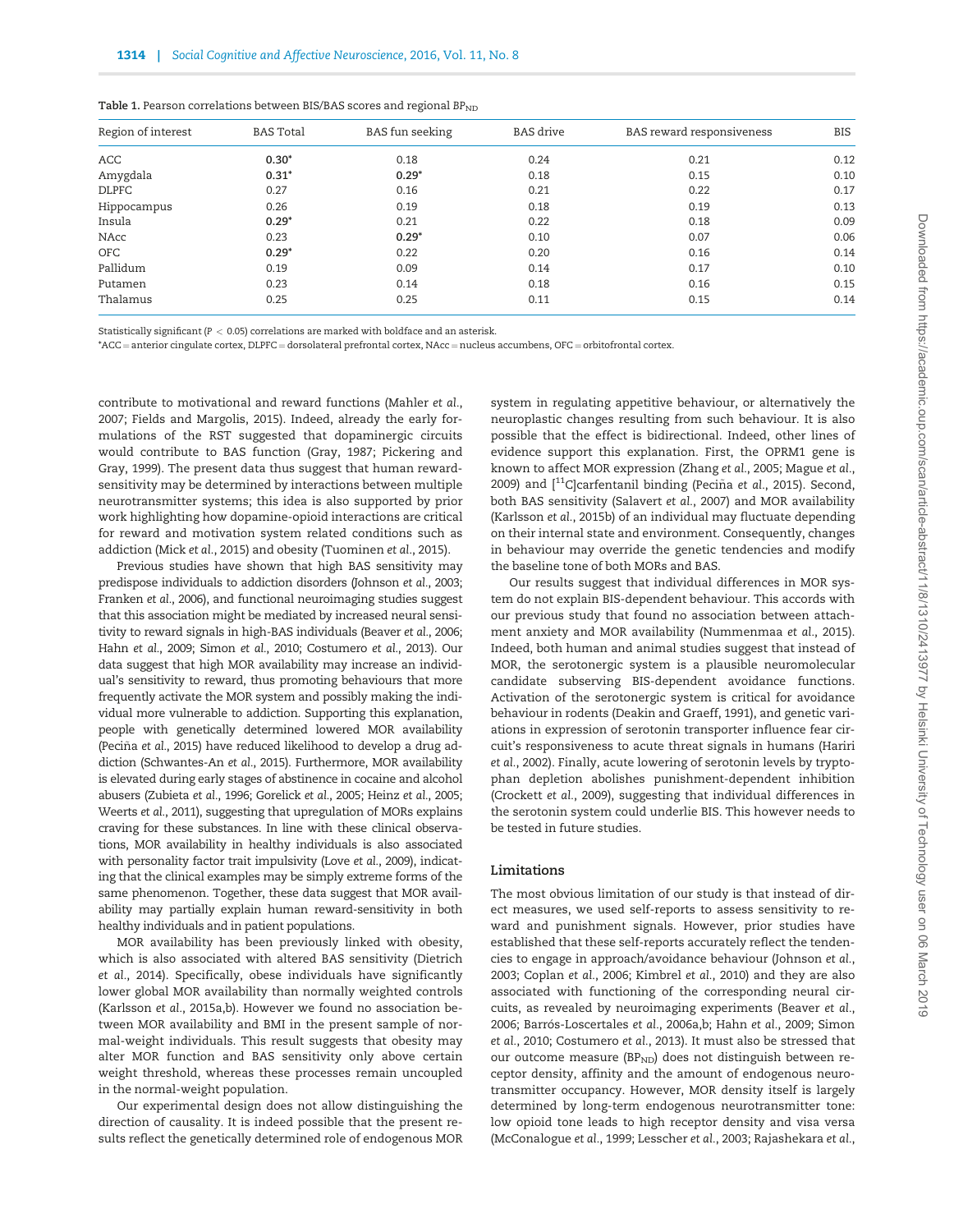<span id="page-6-0"></span>[2003\)](#page-7-0). Thus, it is can be assumed that baseline MOR availability is associated with long-term endogenous MOR tone.

## Conclusions

We show that opioidergic system mediates BAS but not BIS function in human healthy adults. High BAS sensitivity was manifested as elevated cerebral MOR availability in brain regions involved in processing reward and pain information. BAS and BIS thus appear to have independent neuromolecular basis. Altogether these data suggest that individual differences in baseline cerebral MOR availability may explain why some people seek reward more actively than others, and thus provide a possible neurobiological explanation for our behavioural dispositions when encountering signals of reward.

# Funding

This research was supported by the Academy of Finland (MIND program grant 265915 to L.N., 138145 to I.P.J. and 218072 to R.H.), ERC Starting Grant 313000 to L.N. and ERC Advanced Grant 232946 to R.H. The funders had no role in study design, data collection and analysis, decision to publish, or preparation of the manuscript.

Conflict of interest. None declared.

## References

- Alenius, S., Ruotsalainen, U. (1997). Bayesian image reconstruction for emission tomography based on median root prior. European Journal of Nuclear Medicine, 24, 258–65.
- Barrós-Loscertales, A., Meseguer, V., Sanjuán, A., *e*t *a*l. (2006a). Striatum gray matter reduction in males with an overactive behavioral activation system. European Journal of Neuroscience 24, 2071–4.
- Barrós-Loscertales, A., Meseguer, V., Sanjuán, A., *e*t *a*l. (2006b). Behavioral inhibition system activity is associated with increased amygdala and hippocampal gray matter volume: a voxel-based morphometry study. NeuroImage, 33, 1011–5.
- Beaver, J.D., Lawrence, A.D., van Ditzhuijzen, J., et al. (2006). Individual differences in reward drive predict neural responses to images of food. The Journal of Neuroscience, 26, 5160–6.
- Beck, A.T., Steer, R.A., Garbin, M.G. (1988). Psychometric properties of the Beck Depression Inventory - twenty-five years of evaluation. Clinical Psychology Review, 8, 77–100.
- Berridge, K.C., Robinson, T.E. (2003). Parsing reward. Trends in Neurosciences, 26, 507–13.
- Berridge, K.C., Kringelbach, M.L. (2008). Affective neuroscience of pleasure: Reward in humans and animals. Psychopharmacology, 199, 457–80.
- Berridge, K.C., Ho, C.Y., Richard, J.M., DiFeliceantonio, A.G. (2010). The tempted brain eats: pleasure and desire circuits in obesity and eating disorders. Brain Research, 1350, 43–64.
- Carver, C.S., White, T.L. (1994). Behavioral inhibition, behavioal activation, and affective responses to impending reward and punishment. Journal of Personality and Social Psychology, 67, 319–33.
- Caseras, X., Avila, C., Torrubia, R. (2003). The measurement of in- dividual differences in behavioural inhibition and behavioural activation systems: a comparison of personality scales. Personality and Individual Differences, 34, 999–1013.
- Colasanti, A., Rabiner, E., Lingford-Hughes, A., Nutt, D. (2011). Opioids and anxiety. Journal of Psychopharmacology, 25, 1415–33.
- Coplan, R.J., Wilson, J., Frohlick, S.L., Zelenski, J. (2006). A personoriented analysis of behavioral inhibition and behavioral activation in children. Personality and Individual Differences, 41, 917–27.
- Costumero, V., Barrós-Loscertales, A., Bustamante, J.C., et al. (2013). Reward sensitivity is associated with brain activity during erotic stimulus processing. PLoS ONE, 8, e66940.
- Crockett, M.J., Clark, L., Robbins, T.W. (2009). Reconciling the role of serotonin in behavioral inhibition and aversion: acute tryptophan depletion abolishes punishment-induced inhibition in humans. The Journal of Neuroscience, 29, 11993–9.
- Deakin, J.F., Graeff, F.G. (1991). 5-HT and mechanisms of defence. Journal of Psychopharmacology, 5, 305–15.
- Depue, R.A., Collins, P.F. (1999). Neurobiology of the structure of personality: dopamine, facilitation of incentive motivation, and extraversion. Behavioral and Brain Sciences, 22, 491–517.
- Fields, H.L. (2004). State-dependent opioid control of pain. Nature Reviews Neuroscience, 5, 565–75.
- Dietrich, A., Federbusch, M., Grellmann, C., et al. (2014). Body weight status, eating behavior, sensitivity to reward/punishment, and gender: relationships and interdependencies. Frontiers in Psychology, 5, 1–13.
- Fields, H.L., Margolis, E.B. (2015). Understanding opioid reward. Trends in Neurosciences, 38, 1–9.
- Franken, I., Muris, P., Georgieva, I. (2006). Gray's model of personality and addiction. Addictive Behaviors, 31,399–403.
- Gorelick, D.A., Kim, Y.K., Bencherif, B., et al. (2005). Imaging brain mu-opioid receptors in abstinent cocaine users: time course and relation to cocaine craving. Biological Psychiatry, 57, 1573–82.
- Gray, J.A. (1970). The psychophysiological basis of introversionextraversion. Behaviour Research and Therapy, 8, 249–66.
- Gray, J.A. (1987). Perspectives on anxiety and impulsivity: a commentary. Journal of Research in Personality, 21, 493–509.
- Gray, J.A., McNaughton, N. (2000) The Neuropsychology of Anxiety: an Enquiry into the Functions of the Septo-hippocampal System. 2nd edition. New York: Oxford University Press. p. 1–36.
- Gunn, R.N., Lammertsma, A.A., Hume, S.P., Cunningham, V.J. (1997). Parametric imaging of ligand-receptor binding in PET using a simplified reference region model. NeuroImage, 6, 279–87.
- Hagelberg, N., Aalto, S., Tuominen, L., et al. (2012). Striatal µ-opioid receptor availability predicts cold pressor pain threshold in healthy human subjects. Neuroscience Letters, 521, 11–4.
- Hahn, T., Dresler, T., Ehlis, A.C., et al. (2009). Neural response to reward anticipation is modulated by Gray's impulsivity. NeuroImage, 46, 1148–53.
- Hariri, A.R., Mattay, V.S., Tessitore, A., et al. (2002). Serotonin transporter genetic variation and the response of the human amygdala. Science, 297, 400–3.
- Heinz, A., Reimold, M., Wrase, J., et al. (2005). Correlation of stable elevations in striatal mu-opioid receptor availability in detoxified alcoholic patients with alcohol craving: a positron emission tomography study using carbon 11-labeled carfentanil. JAMA Psychiatry, 62, 57–64.
- Heubeck, B.G., Wilkinson, R.B., Cologon, J. (1998). A second look at Carver and White's (1994) BIS/BAS scales. Personality and Individual Differences, 25, 785–800.
- Hsu, D.T., Sanford, B.J., Meyers, K.K., et al. (2013). Response of the µ-opioid system to social rejection and acceptance. Molecular Psychiatry, 18, 1211–7.
- Johnson, S.L., Turner, R.J., Iwata, N. (2003). BIS/BAS levels and psychiatric disorder: an epidemiological study. Journal of Psychopathology and Behavioral Assessment, 25, 25–36.